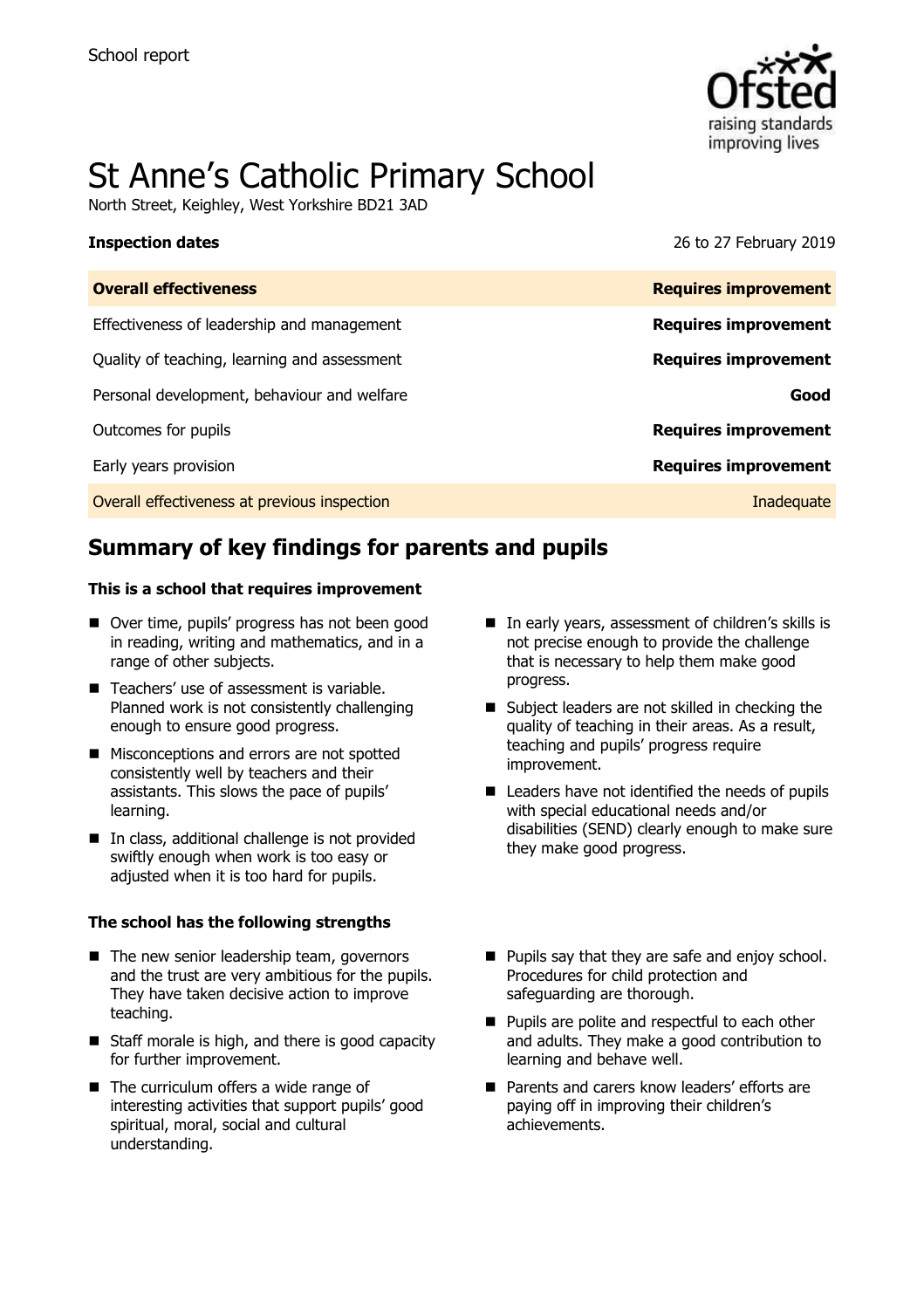

# **Full report**

### **What does the school need to do to improve further?**

- Improve the quality of teaching in key stages 1 and 2 to ensure good progress for pupils in reading, writing and mathematics, and in a range of subjects, by ensuring that:
	- assessment is used skilfully to plan suitably challenging work for all groups of pupils
	- teachers adjust work skilfully in class to meet the needs of all groups of pupils
	- teachers and their assistants overcome pupils' misconceptions and errors quickly.
- Improve the provision in early years to make sure that children are well-prepared for learning in Year 1 by:
	- making sure that adults' expectations are consistently high across the provision and that children are challenged well to make good progress
	- increasing opportunities for the development of mathematics and writing in the outdoor provision.
- Improve the impact of leaders and governors by ensuring that:
	- subject leaders are skilled in checking the quality of teaching in each of their areas and linking it closely to the progress pupils are making to iron out inconsistencies
	- teachers are sufficiently skilled to make sure those pupils with SEND make good progress
	- the progress of pupils with SEND is checked comprehensively by leaders to make sure that it is at least good and that the needs of these pupils are met
	- assessment of children's skills in early years is accurate, and that it is used to accelerate children's progress
	- the quality of teaching is consistently good over time, and that it is leading to good outcomes for pupils.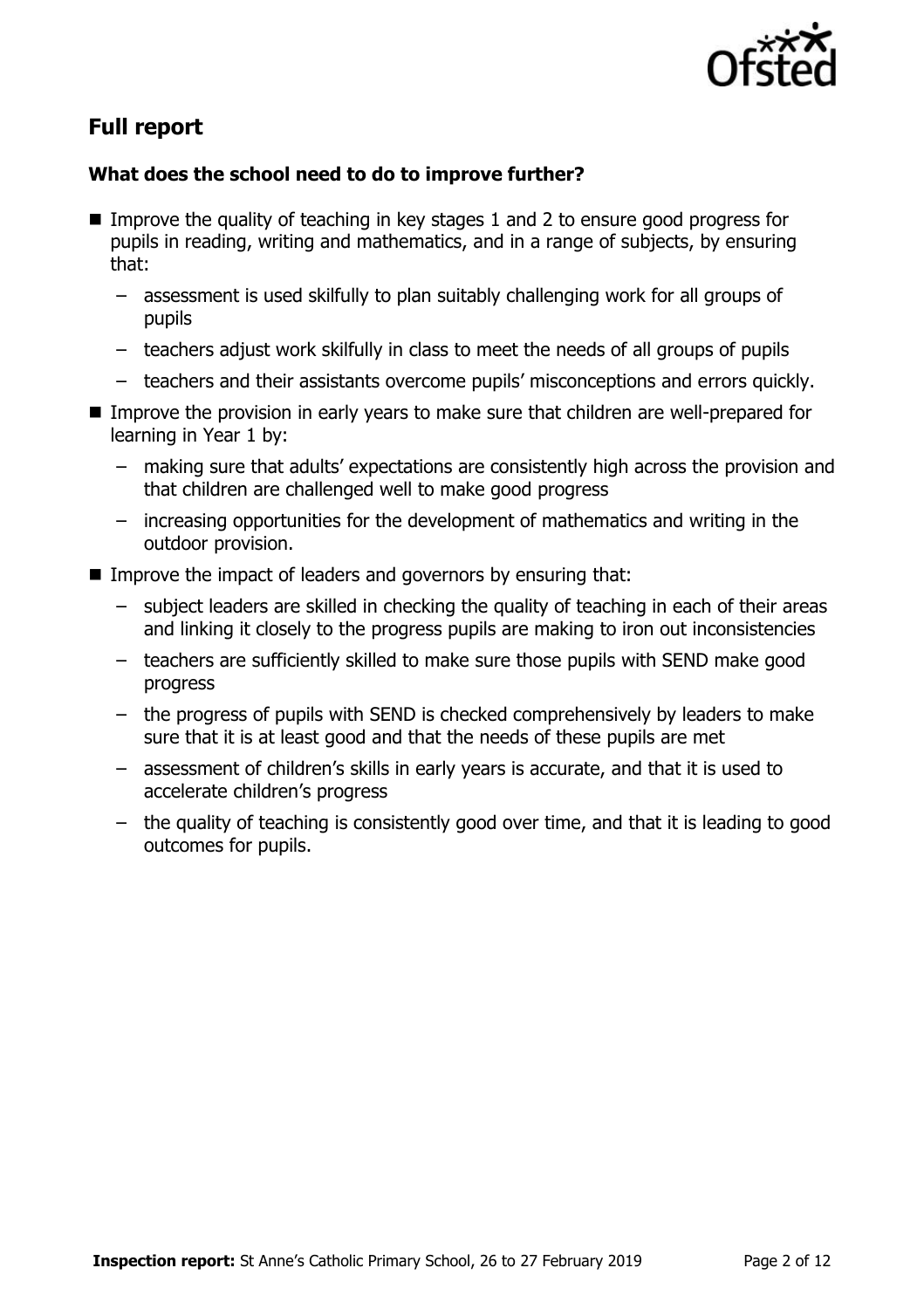## **Inspection judgements**

### **Effectiveness of leadership and management** Requires improvement

- Over time, leadership has not made sure that the quality of teaching is good and that pupils' outcomes are good. There have been times when leaders' efforts have been hampered by significant turbulence in staffing.
- Over time, subject leaders have not been skilled in checking the quality of teaching and assessing its effect on pupils' learning in their areas of responsibility. As a result, teaching requires improvement, and so do pupils' outcomes.
- Over time, leadership has not precisely identified the academic needs of pupils with SEND, and it has not been checking their progress well enough. The quality of teaching for these pupils is not checked thoroughly and results in their needs not being well met.
- Since her appointment, the executive headteacher has brought stability and cohesion to the school in a relatively short period of time. She is ably supported by a new head of school. The trust's work is also supporting school improvement, as is the work of current staff.
- Senior leaders have identified the correct priorities for improvement and are highly ambitious for pupils. They have sought external support and advice to help them put their plans for improvement in place. With the support of staff, they have brought about improvement in pupils' personal development, behaviour and welfare in a short period of time. Pupils are keen to learn, and they behave well. Parents are very positive about the work of senior leaders and the improvements they are bringing about.
- Staff value the professional development that senior leaders have organised for them. They have visited good and better schools to see good practice as well as being coached by senior leaders. As a result, there are clear signs of the quality of teaching improving across the school. Middle leaders are keen to make a positive contribution to school improvement and are beginning to receive support and training.
- Teachers who have recently entered the profession receive structured programmes of training which are helping them to make a positive impact on improving the school. They said that training in behaviour management has been exceptionally helpful in preparing pupils for learning.
- Spiritual, moral, social and cultural experiences are integrated well into the curriculum. Pupils from a wide range of cultures share their experiences together and celebrate a variety of religious festivals. Trips and visits broaden their experiences. For example, trips to Chester and an 'enchanted garden' contribute well to their work in history and to their ability to write creatively. Artwork is a strength of the school. The curriculum captures pupils' interests and provides them with a good understanding of life in modern Britain.
- Additional funding for disadvantaged pupils is spent effectively to support their full engagement in all aspects of school life. The progress of these pupils is improving. It has been used successfully to improve the personal development, behaviour and welfare of these pupils, thus ensuring that they are ready to learn.
- The primary school physical education (PE) and sports funding is used well to provide

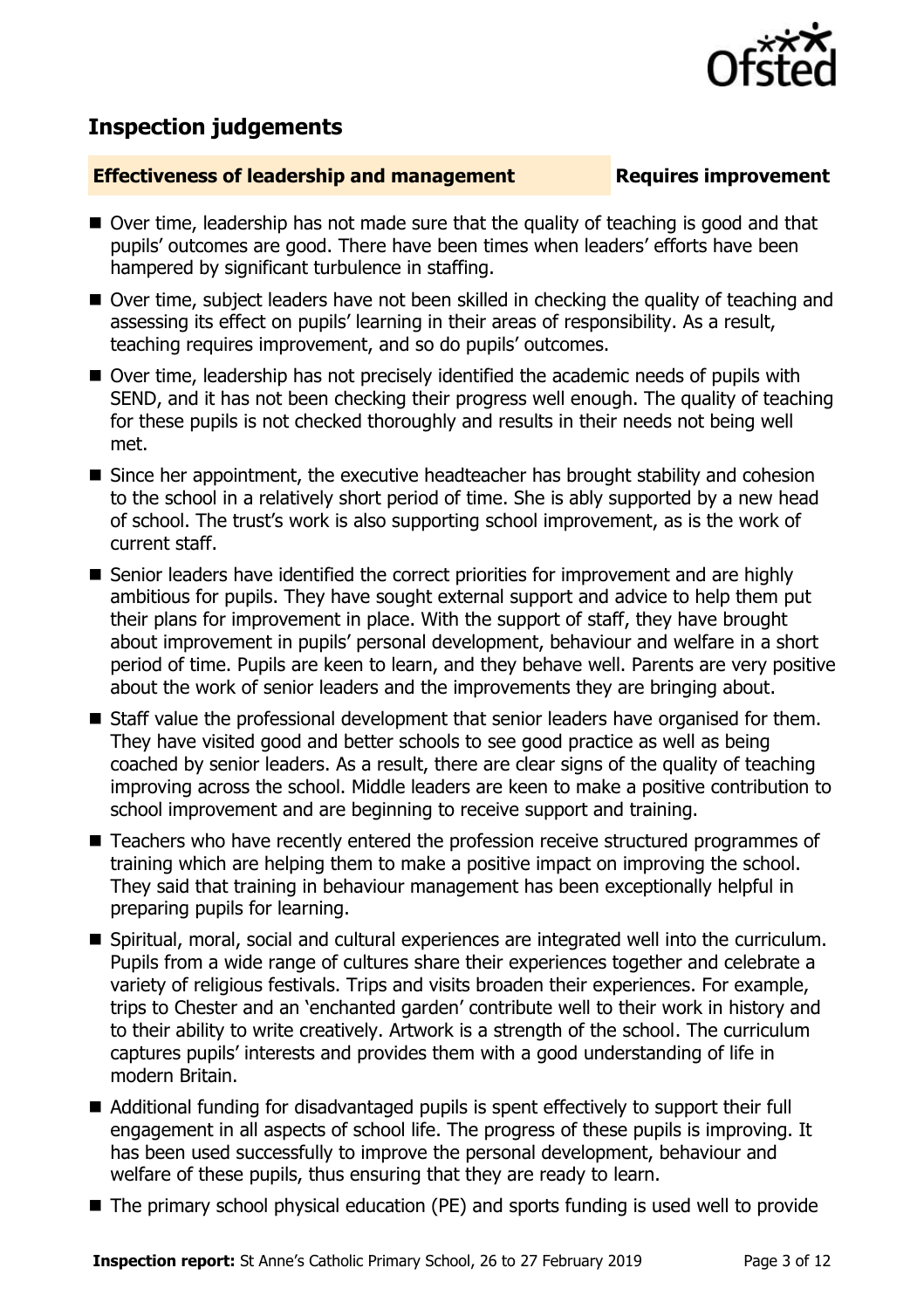

opportunities for pupils to develop their confidence and engage in sporting activities, including competitive sport. All pupils participate in sport, with many taking part in competitive netball, basketball, outdoor adventure activities and five-a-side football. It also supports professional development for staff to teach PE more skilfully.

■ The diocese has supported the trust well in assisting it to set up appropriate structure to check the work of the school. It has provided support and training for governors to increase their skills. The diocese has assisted the trust in ensuring that there are clear lines of accountability for governance and leadership.

### **Governance of the school**

- Governors are clear about their lines of accountability within the trust, as are school leaders. After the previous inspection, the trust board took swift action to strengthen local governance of the school. Currently, local governance of the school is making a very effective contribution to school improvement because they know the school well. They are supporting and challenging leaders to improve the school. Governors have appointed a strong senior leadership team and new staff that are having a positive impact on improving the school. They are supporting and challenging leadership well.
- Governors have a good working knowledge of the school. They have a wide range of expertise, including some with expertise in education, which gives them a clear picture of how the school is improving. Governors check the school's finances. They know that the funding for disadvantaged pupils and the sports funding are spent effectively. Governors know how funding for pupils with SEND is spent. However, over time, the progress that these pupils are making is not reported precisely because school systems for determining the effect of the spending are not well honed.

### **Safeguarding**

- The arrangements for safeguarding are effective. The new headteacher and the trust intervention board (TIB) have swiftly addressed previous failings in safeguarding.
- Leaders and governors are passionate about fulfilling their safeguarding duties and keeping children safe. Governors review the school's processes and check that systems are fit for purpose. They have a regular external audit of safeguarding to make sure that they are fulfilling their duties. Governors receive regular reports about safeguarding. They make sure recruitment checks are made to ensure that staff are suitable to work with children. These checks are recorded thoroughly.
- $\blacksquare$  Leaders have made sure that there is a clear ethos across the school that sets the safety of pupils as a high priority. Staff are well trained, vigilant and know what to do if they have any concerns about children's welfare. External agencies and parents are effectively engaged to support the most vulnerable pupils. New online systems help to recognise any early signs of any safeguarding issues, and leaders act on them quickly.

### **Quality of teaching, learning and assessment Requires improvement**

■ Over time, the quality of teaching requires improvement as pupils' progress has not been good. The headteacher has focused intensely on stabilising teaching and making sure that it is improving. While the quality of teaching is improving because of the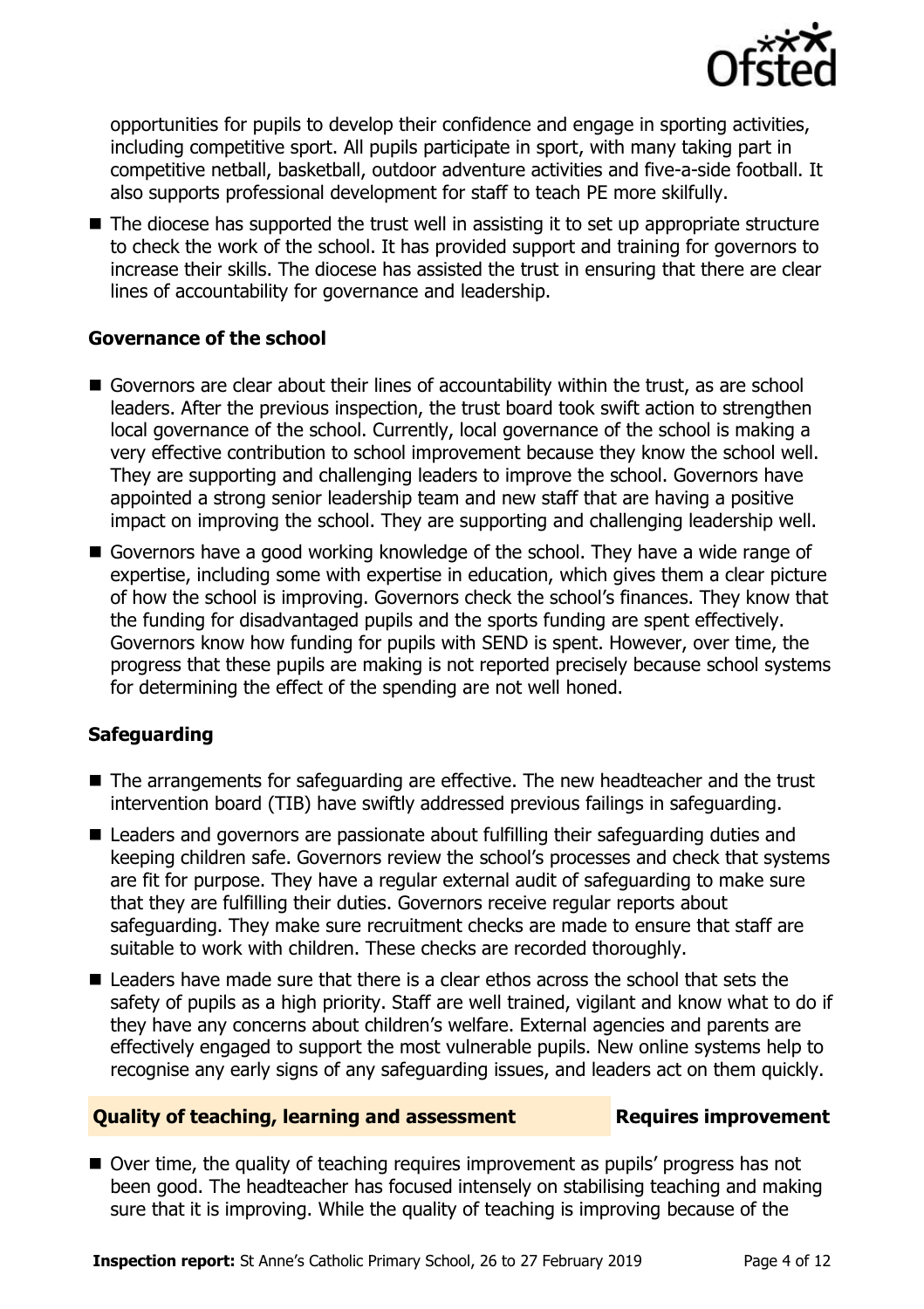

contribution of new staff, variability exists, and it is not consistently good.

- Assessment information is not used well enough to plan learning that matches pupils' needs and abilities. Consequently, work set is not challenging pupils consistently enough for them to make good progress.
- Teachers assess pupils' learning regularly in class. However, they do not adjust work when it is too easy or the pitch of work when it is too challenging for pupils. Pupils persevere with their work but a lack of adjustment of work leaves some pupils, including those pupils with SEND and the most able pupils, not making good progress.
- At times, teachers and their assistants spot errors and misconceptions quickly and pupils benefit by receiving good advice to improve their work. An analysis of current pupils' work showed that mistakes and misunderstandings are not spotted consistently well. This leaves pupils repeating some errors in mathematics, the quality of pupils' writing varying and reading comprehension skills not developing quickly.
- Teachers plan interesting tasks and link school visits well into pupils' work. For example, a visit to Saltaire to study the River Aire led to good writing and some good research opportunities. There are good opportunities for pupils to use their mathematical skills across a range of subjects. However, current pupils' work shows that teaching in subjects such as history, geography and science is not consistently deepening pupils' understanding.
- **Pupils said that 'changes in teachers this year have been for the better'. Inspectors** checked work from the previous school year and this current school year. It is clear that, currently, pupils are making better progress than in the past and work is of a higher standard. In particular, pupils have significantly more opportunities to problemsolve in mathematics and develop their skills in reasoning and explanation.
- Teaching assistants make a positive contribution to pupils' learning and are usually well deployed by teachers. Teachers and teaching assistants are skilful when questioning pupils about their work and understanding of what is being learned.
- Good relationships and mutual respect exist between pupils and adults. This helps lessons to flow smoothly.

### **Personal development, behaviour and welfare Good**

### **Personal development and welfare**

- The school's work to promote pupils' personal development and welfare is good.
- **Pupils listen to each other and show respect for each other and adults. They are** welcoming to visitors, and are confident, well-mannered and polite.
- **Pupils are proud of their school, enjoy being in school and would recommend it to** others. Pupils told inspectors that they are safe in school and said that 'staff and leaders care for them'. Should they have any worries, anxieties or concerns, they know that staff will support them. Pupils say that bullying is 'very rare' and school records confirm this.
- There are good opportunities for pupils to take on leadership roles, such as school councillors. Pupils vote for the school council and learn about democracy, liberty and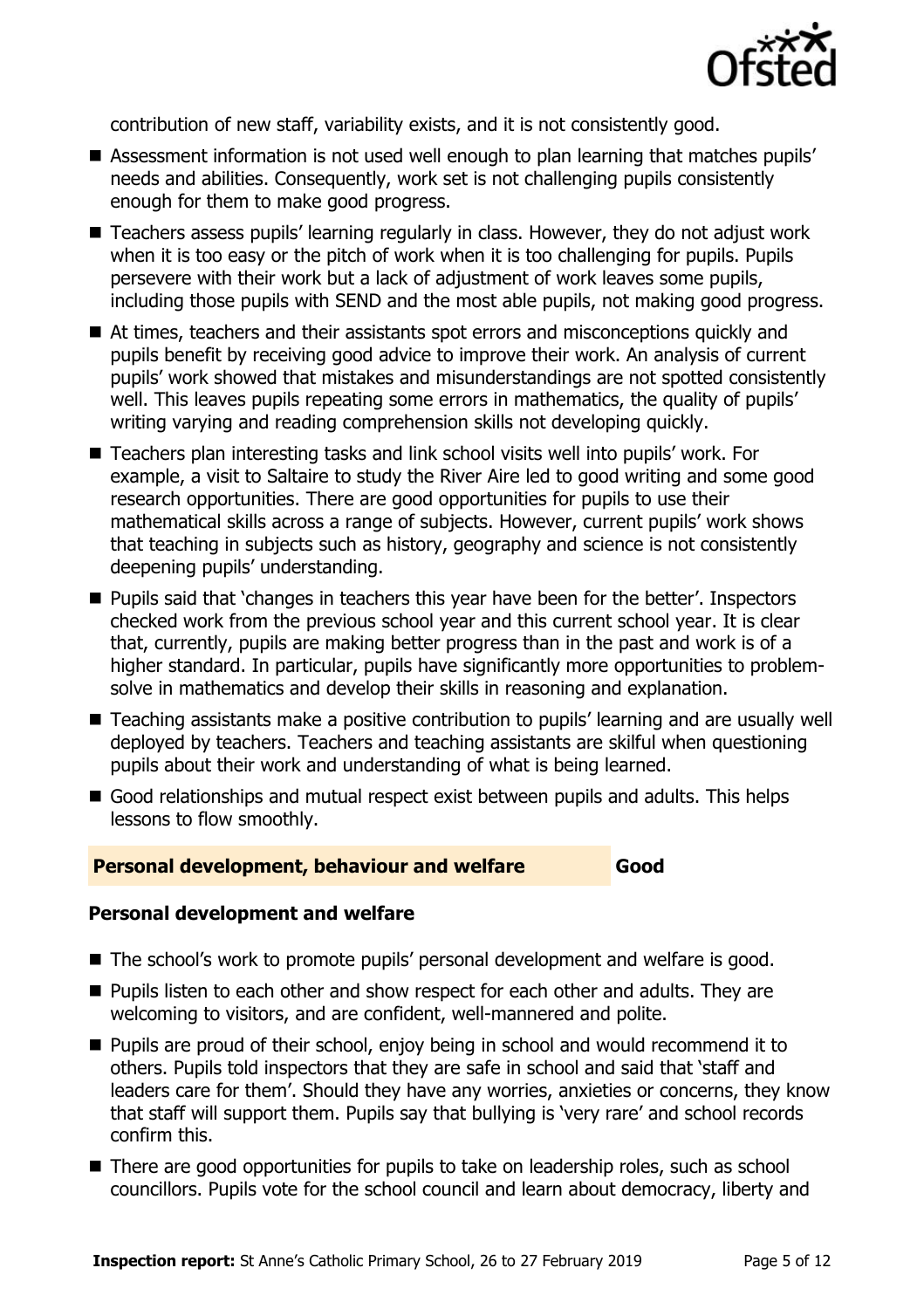

the law. They have a good understanding of British values. Even the youngest pupils have a good understanding, and they write about the poppy as a symbol of remembrance.

- In lessons and assemblies, pupils learn how to stay safe and keep safe. They have a good understanding of how to stay safe. For example, they learn about road safety and water safety, and the local community police officer visits the school to enhance pupils' learning about how to stay safe when using the internet.
- **Pupils are keen to please their teachers, and they listen well in class. However, there** are times when pupils' handwriting and presentation slips. There are good examples of pupils responding to teachers' feedback and improving their work.
- Parents and staff are highly confident that children are safe and well looked after in school.

### **Behaviour**

- $\blacksquare$  The behaviour of pupils is good.
- **Pupils told inspectors that behaviour is 'usually good'. They are well aware of what is** expected of them, and staff have consistently high expectations of pupils' behaviour. Pupils said that senior leaders help them resolve issues, and that 'they really care about each of us'.
- Leaders' actions have successfully improved behaviour to be good. They have made sure that pupils have a wide range of activities available to them and that they are well supervised. Pupils enjoy playing together and told inspectors that 'the school is a different place and much improved'. Inspectors noted that pupils were happily playing together and enjoying the expansive grounds and facilities available to them.
- **Pupils enjoy the rewards and certificates available to them for good attendance and** good behaviour. Attendance is improving and is broadly average, with a significant reduction in the proportion of pupils regularly absent from school.
- **Pupils' behaviour is good in lessons and around the school. Occasionally, when the** pace of learning slows, a few pupils lose concentration.
- The school is a calm and purposeful place where pupils 'get along well together'. Pupils keep the school tidy and litter free.
- All staff and parents believe that behaviour in the school is good.

### **Outcomes for pupils Requires improvement**

- Over time, pupils' progress has been variable and not good because of significant turbulence in teaching. As a result, since the previous inspection, attainment has been below average and declined in 2018 at the end of key stage 2. Currently, outcomes are improving but are not good.
- Since the previous inspection, published information for those pupils leaving school at the end of key stage 2 shows that they have made too little progress to attain average standards in reading, writing and mathematics combined. Similarly, at the end of key stage 1, progress has not been good enough to enable pupils to reach average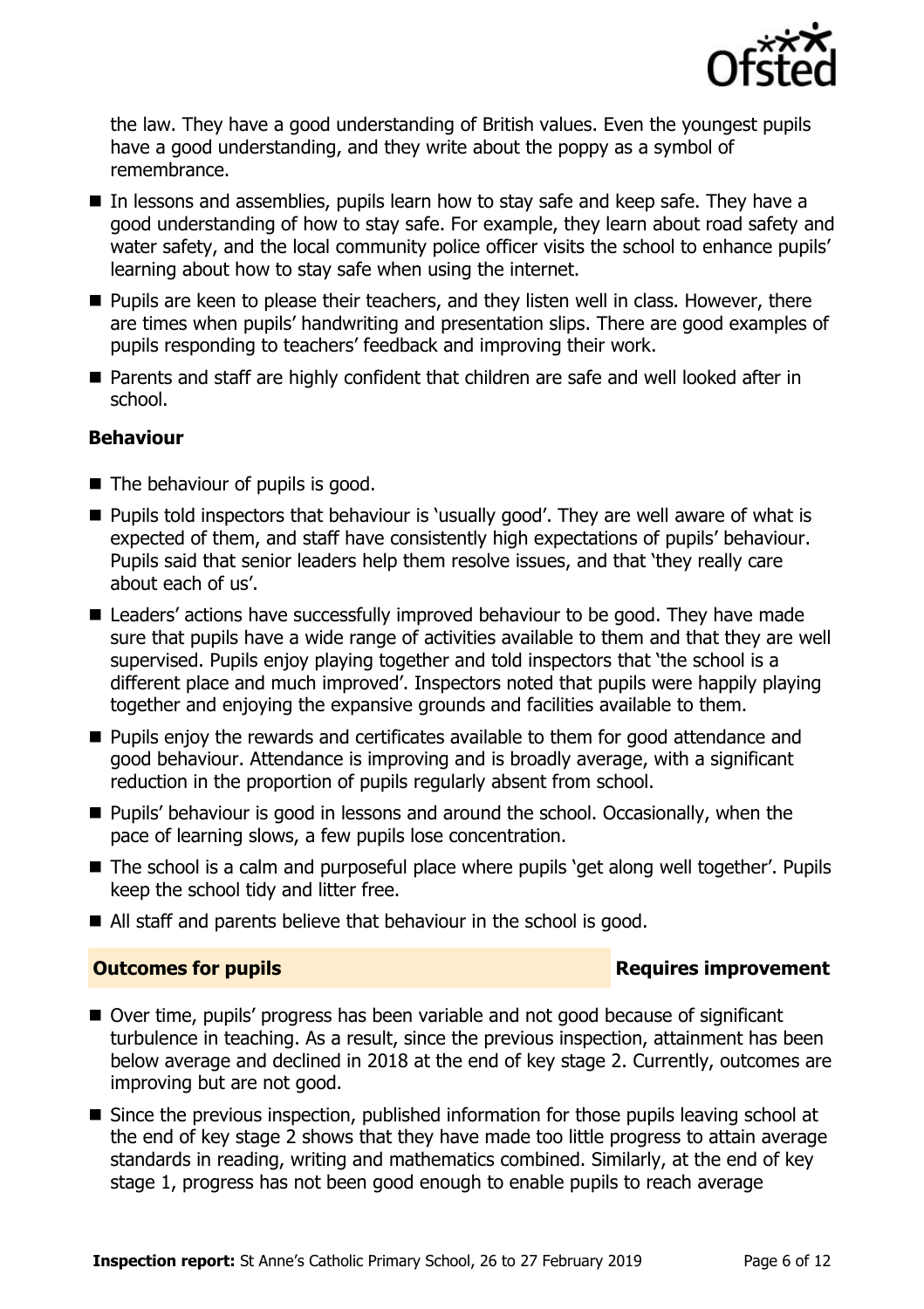

standards of attainment.

- Inspectors analysed a considerable amount of pupils' work and found that better teaching is supporting improvements in progress. However, progress is not consistently good across the school in reading, writing and mathematics, and in a wide range of subjects.
- School information indicates attainment is improving for current pupils in comparison to the low attainment in key stages 1 and 2 in 2018. Work analysis confirms the school's view that attainment is improving, although pupils are still not challenged consistently well by the work set for them. As a result, progress requires improvement for pupils of all abilities.
- Recently, the identification of need for those pupils with SEND is more accurate than in the past. Funding for these pupils is spent effectively to engage them in mainstream classes. However, the progress these pupils are making, and have made in the past, is less than average. Leaders have not made sure that teachers are skilled in helping these pupils make good progress.
- Disadvantaged pupils are making broadly average progress, and differences in attainment are currently diminishing between them and others nationally in comparison to previous years. However, those who are disadvantaged and also have SEND make slower progress.
- **Pupils who speak English as an additional language are supported well to engage in all** aspects of the school curriculum. Along with others in school, their progress is not good overall but is improving.
- The school is promoting reading well, and much better than it did in previous years. Pupils enjoy reading, and most pupils read regularly at home. The teaching of phonics in Year 1 is helping to improve pupils' reading in key stage 1. The most recent screening check for phonics showed above-average proportions of pupils attaining the expected standard. There is a wide range of reading being promoted, and pupils are keen to read. However, pupils' vocabulary and comprehension skills require further development for reading to be good across the school. Leaders are aware of these points and are starting to address them.

### **Early years provision**

- Children joining Nursery and Reception settle quickly into early years because there are established routines that support children well.
- Children enter the provision with skills that are below typical for their age. Overall, reading, writing and mathematics are the least well-developed skills. Children do not make good progress, and attainment remains below average at the end of Reception.
- Leadership has not ensured that assessments of children's skills are precise and that they capture accurately what children can do. Consequently, planning is not precise enough to meet the needs of each child, and this slows their progress. With some external support for leadership, assessment is becoming more accurate in order to inform children's future learning. However, it remains inconsistent.
- Teaching requires improvement because it has not been good enough over time to help children catch up quickly. There are signs that teaching is improving. For example,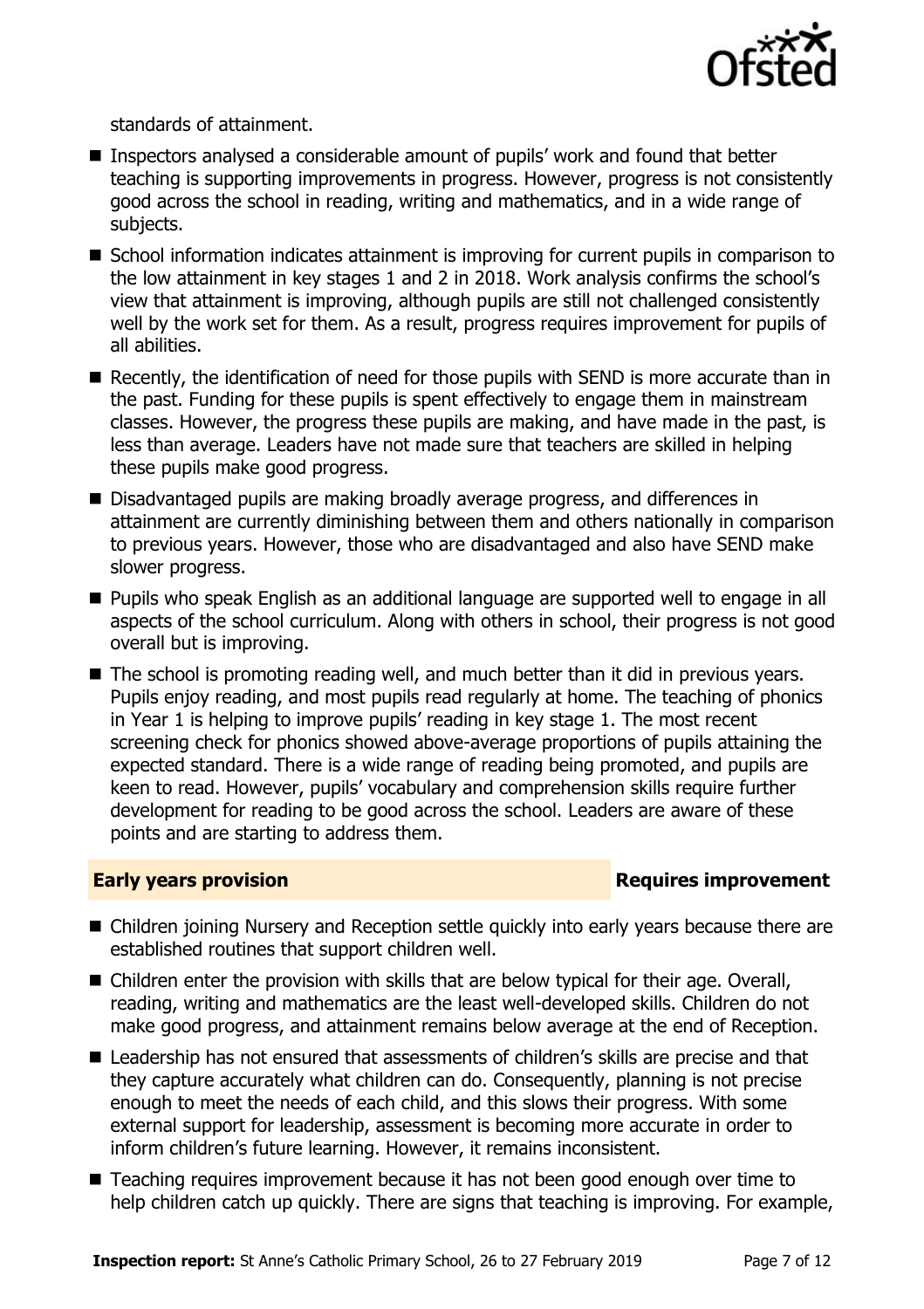

phonics skills were taught well by adults in Reception, and children applied their new skills successfully in order to read and write.

- Across the provision, adults' expectations vary and children are not challenged well enough. There are times when the most able have completed work and are not moved on in their learning. In the outdoor provision, children are creative and cooperate well together. There is good reinforcement of language skills, although there are too few opportunities for children to extend their writing and mathematical skills.
- Additional support for speech and language development helps children to engage fully in the curriculum and the planned activities. The early years leader has focused well on guiding staff to support children's acquisition of language.
- The curriculum gives children a range of opportunities to learn about 'people who help us', healthy eating and den-making. There are visits to a farm, an owl sanctuary and other places of interest that develop children's curiosity in learning. The curriculum supports children's good personal development and welfare.
- Children's behaviour is good. They cooperate well together, playing and learning together in a friendly and caring way. They enjoy the rewards that they receive for good behaviour.
- Parental links are strong, with parents taking opportunities to 'stay and play' with their children. There are opportunities for parents to share children's experiences at home and contribute to their child's learning.
- Children are well looked after. Safeguarding is effective, and all the appropriate welfare requirements are in place for early years.
- There is more to do, however, to ensure that at least an average proportion of children are well-prepared for learning in Year 1.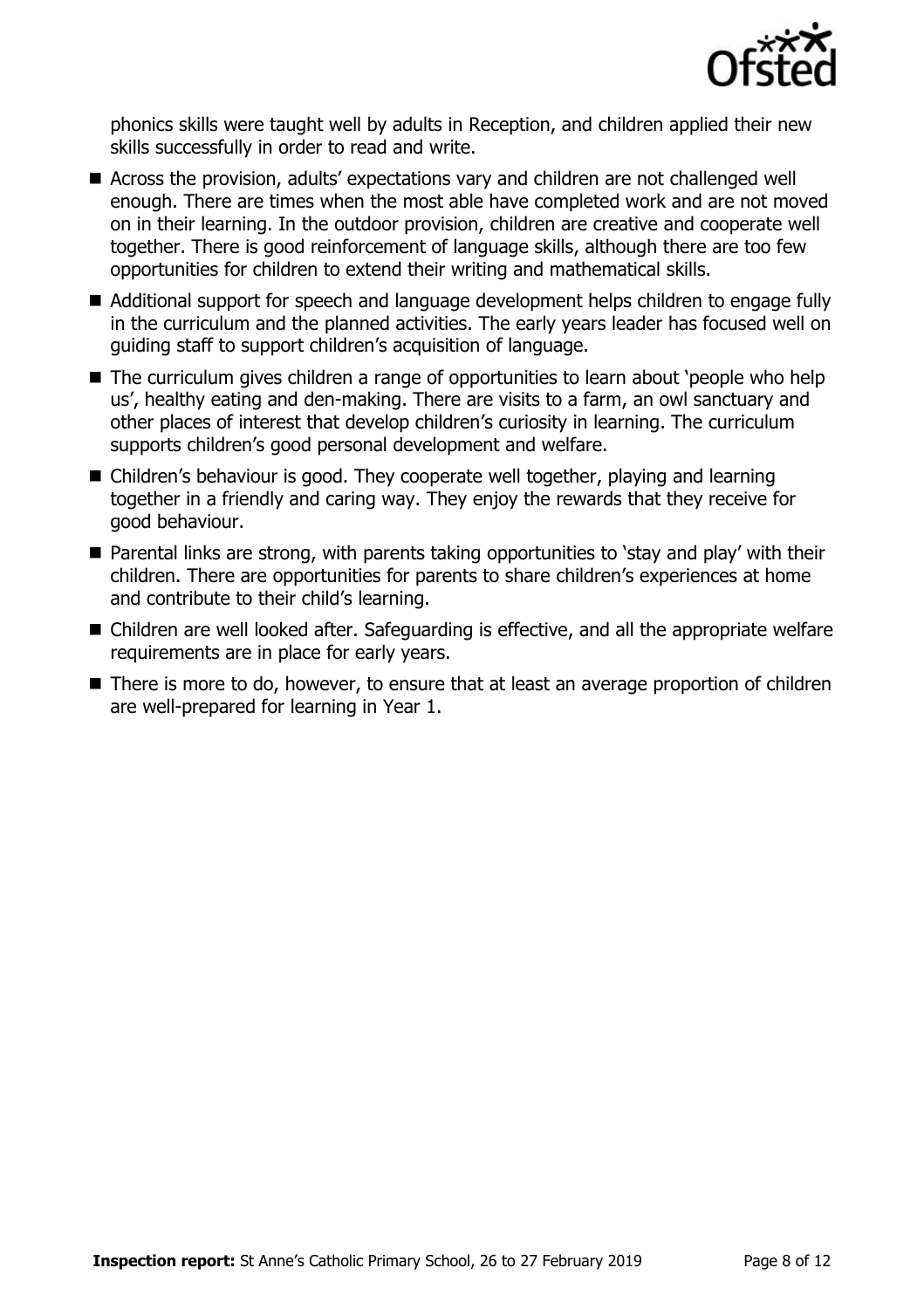

# **School details**

| Unique reference number | 141062          |
|-------------------------|-----------------|
| Local authority         | <b>Bradford</b> |
| Inspection number       | 10059071        |

This inspection of the school was carried out under section 5 of the Education Act 2005.

| Type of school                      | Primary                          |
|-------------------------------------|----------------------------------|
| School category                     | Academy converter                |
| Age range of pupils                 | 3 to 11                          |
| Gender of pupils                    | Mixed                            |
| Number of pupils on the school roll | 246                              |
| Appropriate authority               | Board of trustees                |
| Chair                               | Cameron Robson                   |
| <b>Headteacher</b>                  | Katy Cox (Executive Headteacher) |
| Telephone number                    | 01535 210 600                    |
| Website                             | www.stannesrc.net                |
| <b>Email address</b>                | office@stannesrc.org.uk          |
| Date of previous inspection         | 14 June 2017                     |

### **Information about this school**

- The school is an average-sized primary school.
- The proportion of disadvantaged pupils supported through the pupil premium is below average. One in seven pupils are disadvantaged.
- The majority of pupils are from a Pakistani or White British background. Seven out of ten pupils speak English as an additional language. This is well above average.
- The proportion of pupils who have support for special educational needs and/or disabilities is below average. One in seven pupils receive support for SEND.
- The proportion of pupils who have a statement of special educational needs or an education, health and care plan is below average.
- Children attend part-time in Nursery and full-time in Reception.
- There have been significant changes in leadership since the previous inspection. The executive headteacher was appointed as interim headteacher in September 2017, and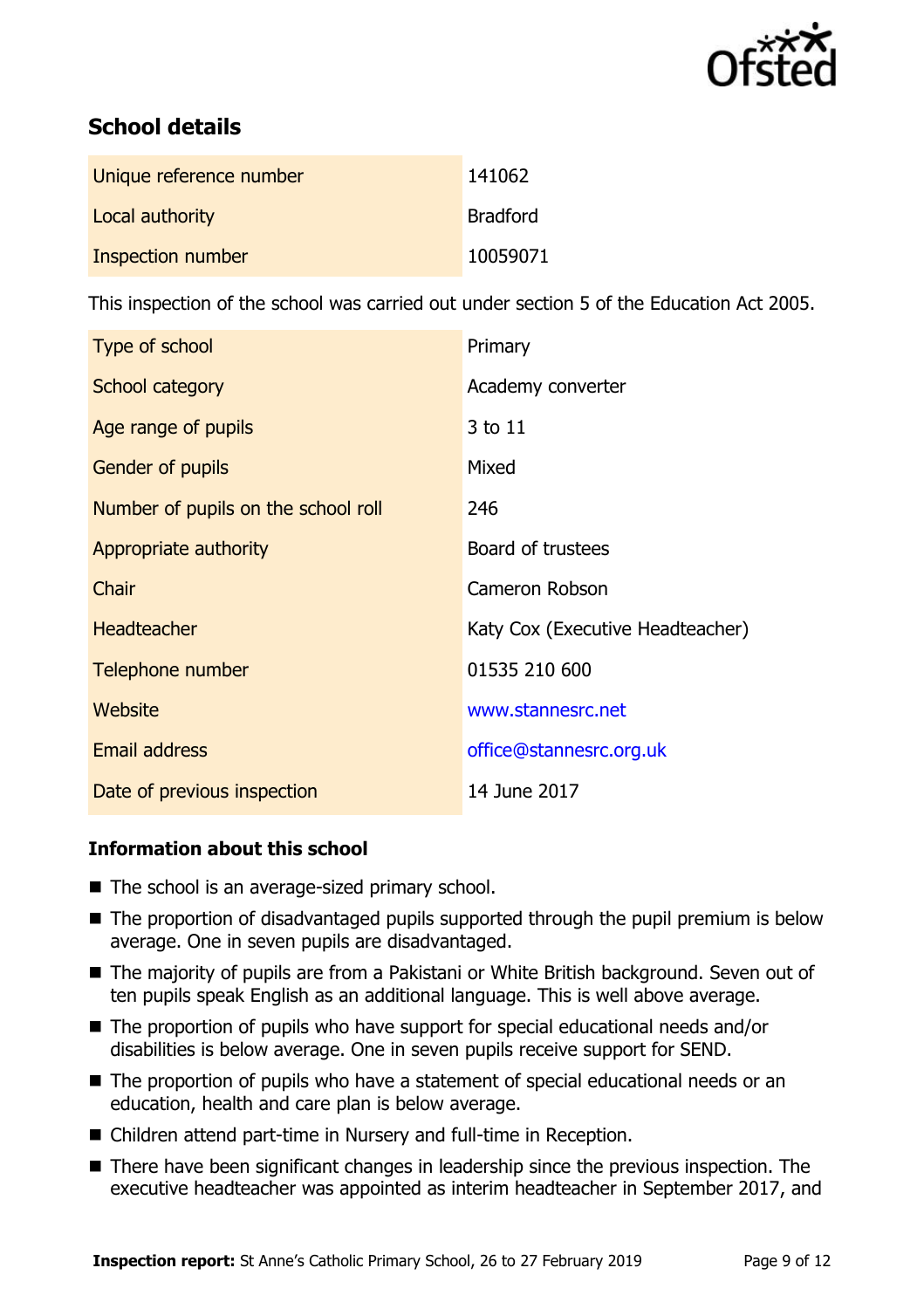

she was formally designated as headteacher in April 2018. The executive headteacher is in charge of another school as well as St Anne's Catholic Primary School. She spends half of the week in each school. A head of school was seconded to St Anne's in September 2018. Together, they form the senior leadership team.

- The new special educational needs coordinator is seconded to the school and spends half a day each week in the school. Six new teachers have been appointed since the previous inspection, with most starting in September 2018.
- The school uses the local Catholic Schools Partnership Teaching School Alliance to provide some aspects of professional development for staff, leaders and teachers who have recently entered the profession.
- The school is a member of the Blessed Christopher Wharton Catholic Academy Trust. The trust is governed by a board of directors known as a trust board. They delegate some management responsibilities to the TIB that replaced the local academy council soon after the previous inspection. It holds the executive headteacher to account for her responsibilities and reports back to the trust board. The trust board has designated responsibility for the effectiveness of the school.
- The school's religious character is Roman Catholic and is part of the Diocese of Leeds. The last section 48 inspection took place in April 2017.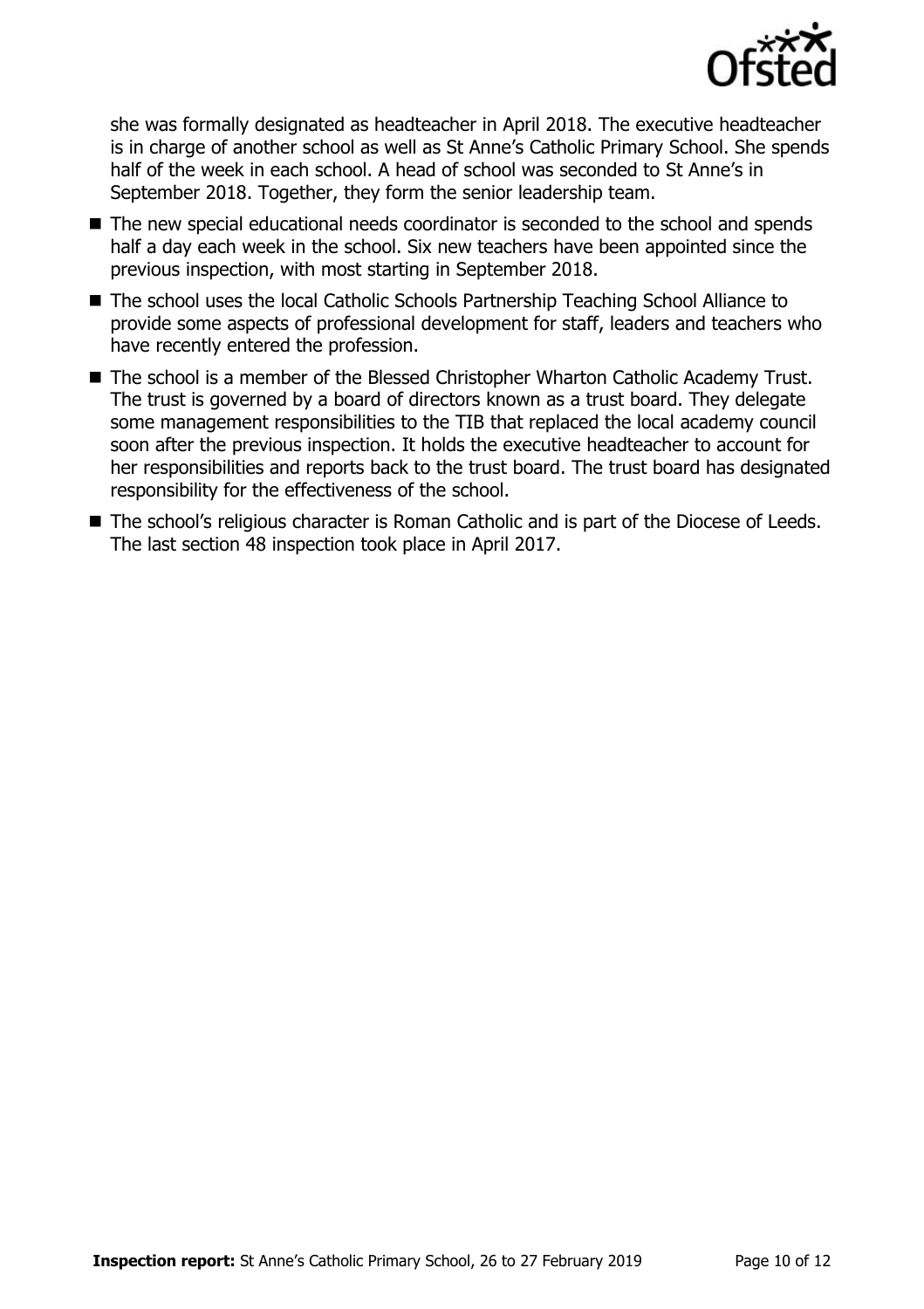

# **Information about this inspection**

- Inspectors observed a range of teaching and learning throughout the school. The inspectors and senior leaders observed several sessions jointly.
- $\blacksquare$  During the two days of the inspection, inspectors spoke with pupils, both individually and in groups, about learning and safety. They also spoke with several parents.
- Inspectors reviewed pupils' work in lessons and analysed samples of work in pupils' books. They listened to some pupils reading.
- $\blacksquare$  The lead inspector held a meeting with members of the TIB, some of whom are also trustees. A meeting was held with a representative of the diocese.
- Inspectors held meetings with senior leaders and middle leaders.
- Inspectors looked at the school's review of its own performance, its development and improvement plans, a number of school policies, and the minutes of meetings of the governing body. They considered a range of documentation in relation to child protection, safeguarding, behaviour and attendance.
- Inspectors analysed the 13 responses to Ofsted's online questionnaire for parents, Parent View. They also considered the 27 responses to Ofsted's staff questionnaire.

### **Inspection team**

| Jim McGrath, lead inspector | Ofsted Inspector |
|-----------------------------|------------------|
| Lynda Johnson               | Ofsted Inspector |
| <b>Peter Marsh</b>          | Ofsted Inspector |